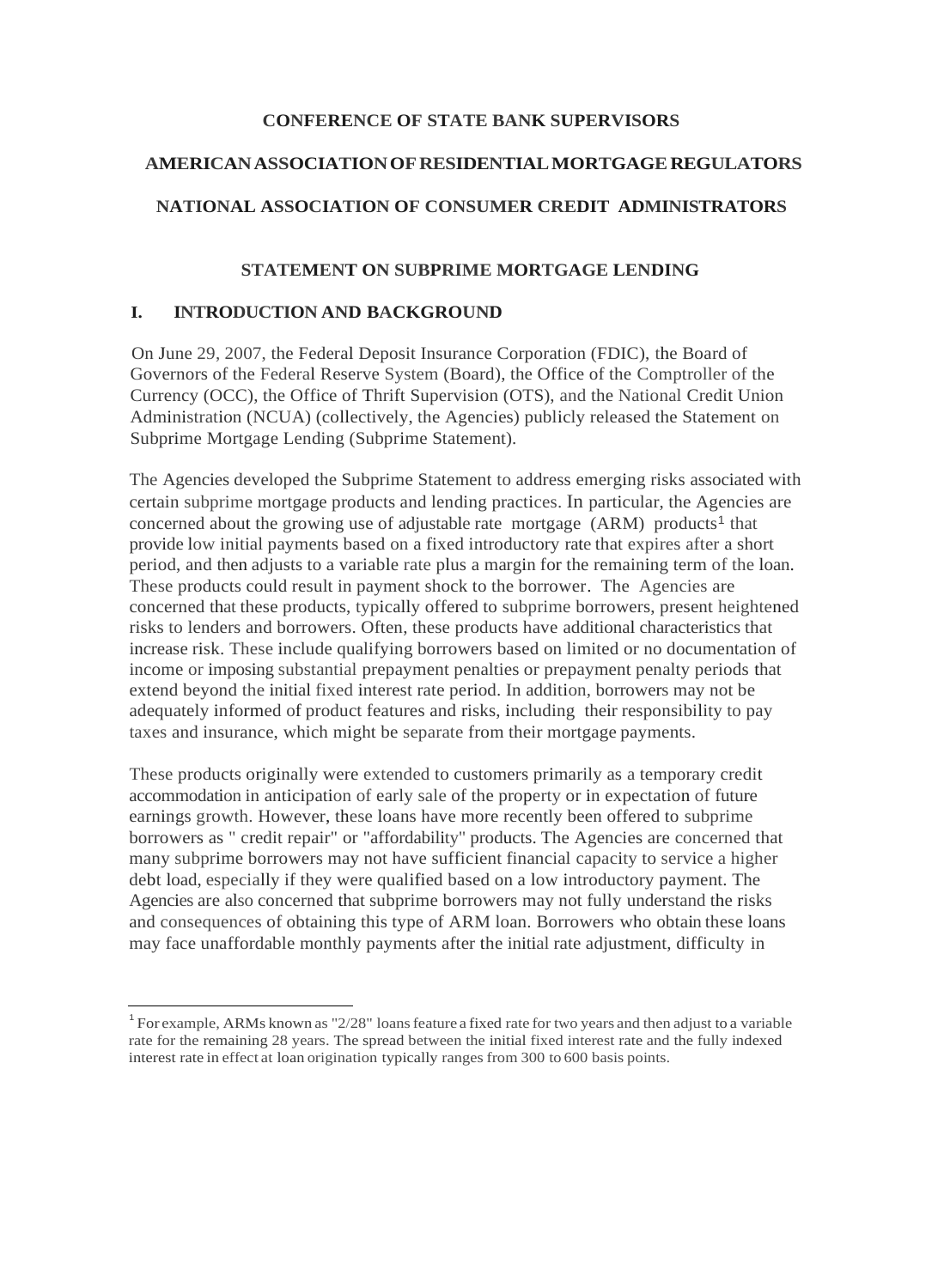paying real estate taxes and insurance that were not escrowed, or expensive refinancing fees, any of which could cause borrowers to default and potentially lose their homes.

Like the interagency Guidance on Nontraditional Mortgage Product Risks that was published in the *Federal Register* on October 4, 2006 (Volume 71, Number 192, Page 58609-58618), the interagency Subprime Statement applies to all banks and their subsidiaries, bank holding companies and their nonbank subsidiaries, savings associations and their subsidiaries, savings and loan holding companies and their subsidiaries, and credit unions.

Recognizing that the interagency Subprime Statement does not apply to subprime loan originations of independent mortgage lenders and mortgage brokers, on June 29, 2007 the Conference of State Bank Supervisors (CSBS), the American Association of Residential Mortgage Regulators (AARMR), and the National Association of Consumer Credit Administrators (NACCA) announced their intent to develop a parallel statement. CSBS, AARMR and NACCA strongly support the purpose of the Subprime Statement and are committed to promoting uniform application of the Statement's origination and underwriting standards for all mortgage brokers and lenders (herein referred to as providers).

The Subprime Statement identifies many important standards for subprime lending, and CSBS, AARMR, and NACCA support additional efforts to enhance subprime lending oversight. For instance, the Subprime Statement encourages depository institutions to consider a borrower's housing-related expenses in the course of determining a borrower's ability to repay the subprime mortgage loan. However, the Agencies did not explicitly encourage the ·consideration of total monthly debt obligations. Rather than create confusion or adopt a higher standard, CSBS, AARMR, and NACCA have determined to mirror the interagency statement. We will continue to work with the Agencies and our state members to improve industry-wide mortgage lending practices.

In order to promote consistent application across the states, AARMR and CSBS are developing Model Examination Guidelines (MEGs) to implement the 2006 Guidance on Nontraditional Mortgage Product Risks (NTM Guidance) and the following Statement on Subprime Mortgage Lending. These guidelines are being developed as examination standards to assist state regulators to in determining proper compliance with the NTM Guidance and the Subprime Statement. The MEGs will also be published as a public document to guide mortgage providers and their auditors in reviewing transactions covered by the NTM Guidance and the Subprime Statement.

The following statement will assist state regulators of mortgage providers not affiliated with a bank holding company or an insured financial institution in promoting consistent regulation in the mortgage market and clarify how providers can offer subprime loans in a safe and sound manner that clearly discloses the risks that borrowers may assume.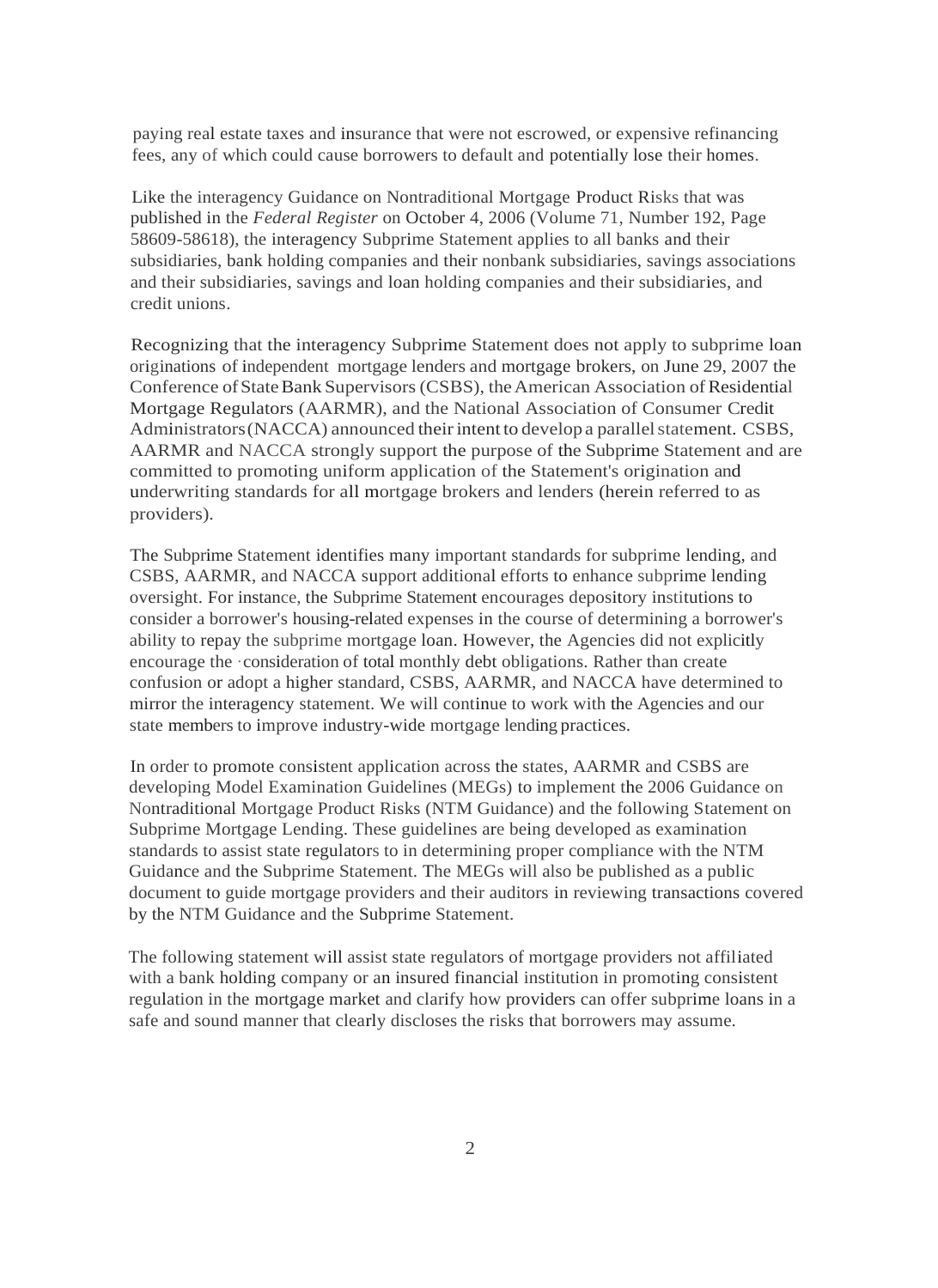In order to maintain regulatory consistency, this statement substantially mirrors the interagency Subprime Statement, except for the removal of sections not applicable to nondepository institutions.

# II. **STATEMENT ON SUBPRIME MORTGAGE LENDING**

CSBS, AARMR and NACCA developed this Statement on Subprime Mortgage Lending (Subprime Statement) to address emerging issues and questions relating to subprime mortgage lending practices. The term "subprime" refers to the credit characteristics of individual borrowers. Subprime borrowers typically have weakened credit histories that include payment delinquencies, and possibly more severe problems such as charge-offs, judgments, and bankruptcies. They may also display reduced repayment capacity as measured by credit scores, debt-to-income (DTI) ratios, or other criteria that may encompass borrowers with incomplete credit histories. "Subprime loans" are loans to borrowers displaying one o-r more of these characteristics at the time of origination or purchase. Such loans have a higher risk of default than loans to prime borrowers. Generally subprime borrowers will display a range of credit risk characteristics that may include one or more of the following:

- Two or more 30-day delinquencies in the last 12 months, or one or more 60-day delinquencies in the last 24 months;
- Judgment, foreclosure, repossession, or charge-off in the prior 24 months;
- Bankruptcy in the last 5 years;
- Relatively high default probability as evidenced by, for example, a credit bureau risk score (FICO) of 660 or below (depending on the product/collateral), or other bureau or proprietary scores with an equivalent default probability likelihood; and/or
- Debt service-to-income ratio of 50% or greater, or otherwise limited ability to cover family living expenses after deducting total monthly debt-service requirements from monthly income.

This list is illustrative rather than exhaustive and is not meant to define specific parameters for all subprime borrowers. Additionally, this definition may not match all market or institution specific subprime definitions, but should be viewed as a starting point from which the ##:# **INSERT NAME OF APPROPRIATE STATE AGENCY###** will expand examination efforts.<sup>2</sup>

<sup>2</sup> "Subprime" and "subprime loans" are defined by the 200I *Interagency Expanded Guidance for Subprime Lending Programs.* To promote consistency and uniformity, CSBS, AARMR and NACCA support these definitions for the purposes of this statement.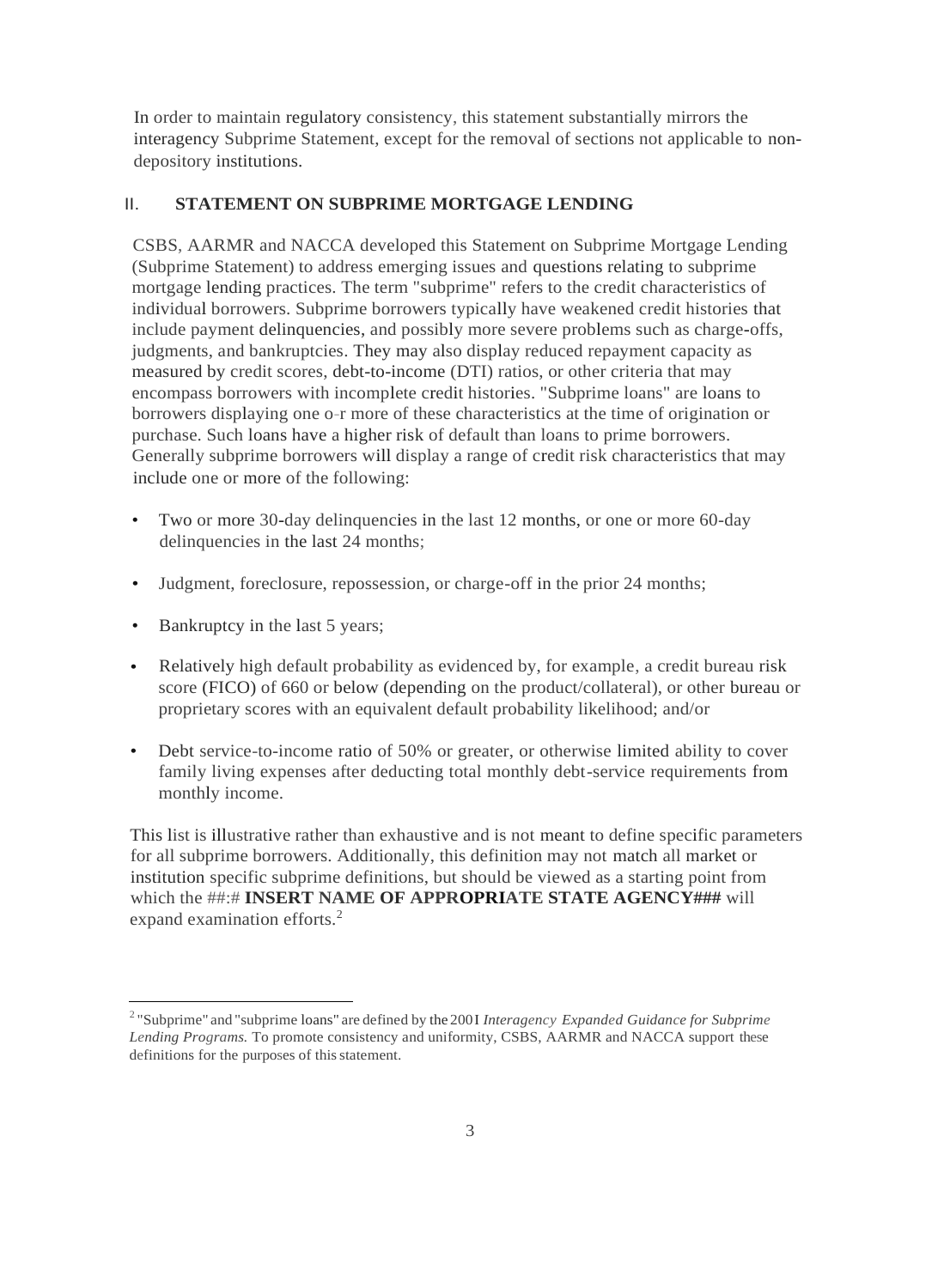CSBS, AARMR and NACCA are concerned that borrowers may not fully understand the risks and consequences of obtaining products that can cause payment shock.<sup>3</sup> In particular, CSBS, AARMR and NACCA are concerned with certain adjustable-rate mortgage (ARM) products typically4 offered to subprime borrowers that have one or more of the following characteristics:

- Low initial payments based on a fixed introductory rate that expires after a short period and then adjusts to a variable index rate plus a margin for the remaining term of the loan<sub>i</sub><sup>5</sup>
- Very high or no limits on how much the payment amount or the interest rate may increase ("payment or rate caps") on reset dates; •
- Limited or no documentation of borrowers' income;
- Product features likely to result in frequent refinancing to maintain an affordable monthly payment; and/or
- Substantial prepayment penalties and/or prepayment penalties that extend beyond the initial fixed interest rate period.

Products with one or more of these features present substantial risks to both consumers and providers. These risks are increased if borrowers are not adequately informed of the product features and risks, including their responsibility for paying real estate taxes and insurance, which may be separate from their monthly mortgage payments. The consequences to borrowers could include: being unable to afford the monthly payments after the initial rate adjustment because of payment shock; experiencing difficulty in paying real estate taxes and insurance that were not escrowed; incurring expensive refinancing fees, frequently due to closing costs and prepayment penalties, especially if the prepayment penalty period extends beyond the rate adjustment date; and losing their homes. Consequences to providers may include unwarranted levels of credit, legal, compliance, reputation, and liquidity risks due to the elevated risks inherent in these products.

<sup>&</sup>lt;sup>3</sup> Payment shock refers to a significant increase in the amount of the monthly payment that generally occurs as the interestrate adjusts to a fully indexed basis. Products with a widespread between the initial interest rate and the fully indexed rate that do not have payment caps or periodic interest rate caps,or that contain very high caps, can produce significant paymentshock.

<sup>&</sup>lt;sup>4</sup> As noted by Agencies in the final statement, the Subprime Statement focuses on subprime borrowers; however, the statement applies to ARM products that have one or more characteristics that can cause paymentshock. Providersshould look to the principles of thisstatement when such ARM products are offered to non-subprime borrowers.

*<sup>5</sup>*For example, ARMs known as "2/28" loans feature a fixed rate for two years and then adjust to a variable rate for the remaining 28 years. The spread between the initial fixed interest rate and the fully indexed interest rate in effect at loan origination typically ranges from 300 to 600 basis points.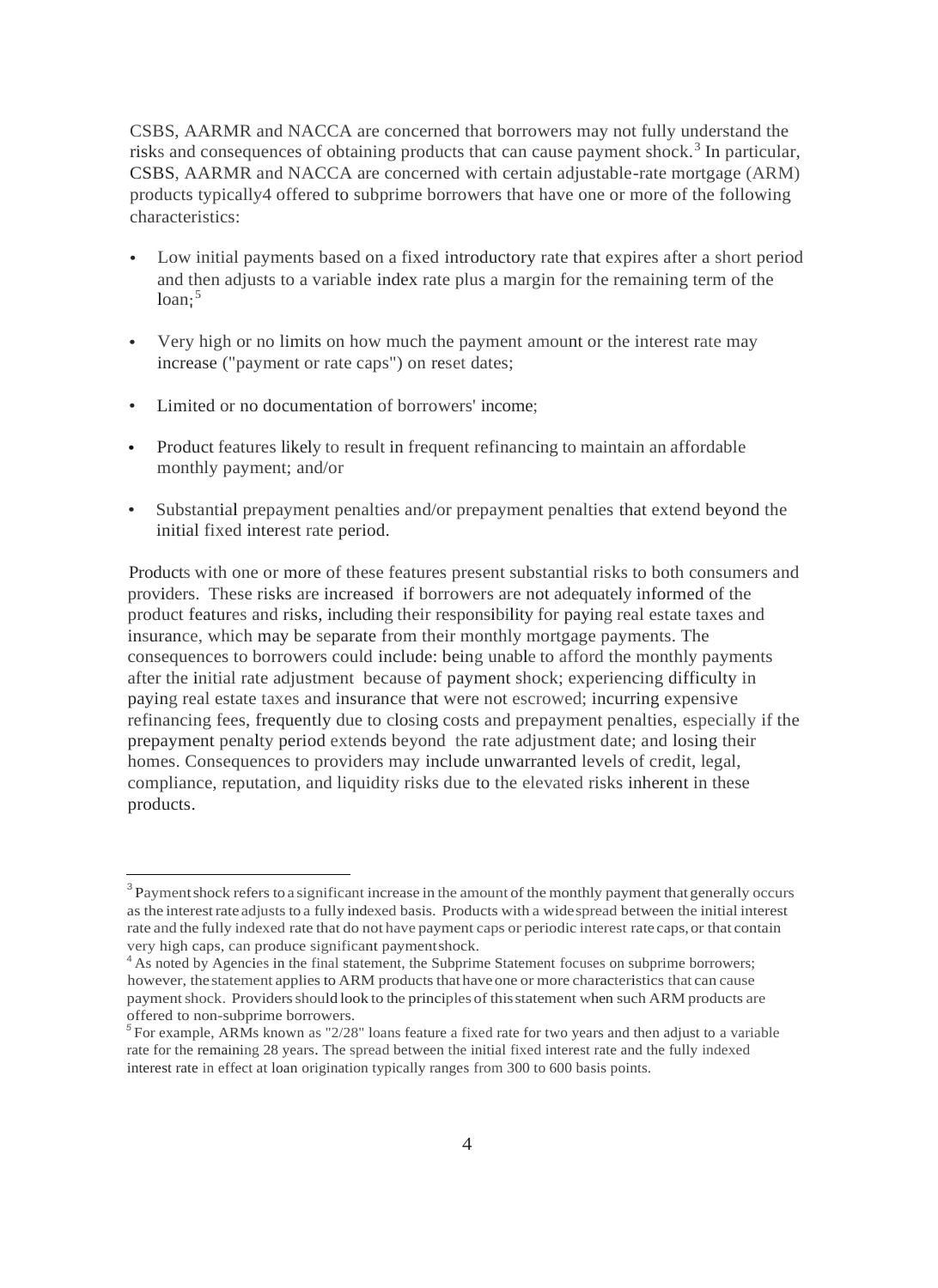CSBS, AARMR and NACCA note that many of these concerns are addressed in existing interagency guidance. <sup>6</sup> CSBS, AARMR and NACCA recognize that these guidance documents may not apply to state-supervised providers. However, CSBS, AARMR and NACCA believe these guidelines provide sound principles for mortgage lending as a reference for state-supervised providers.

While the 2006 *CSBS-AARMR Guidance on Nontraditional Mortgage Product Risks (NTM Guidance)* may not explicitly pertain to products with the characteristics addressed in this Statement, it outlines prudent underwriting and consumer protection principles that providers also should consider with regard to subprime mortgage lending. This Statement reiterates many of the principles addressed in existing guidance relating to prudent risk management practices and consumer protection laws.<sup>7</sup>

## **Risk ManagementPractices**

#### *Predatorv Lending Considerations*

Subprime lending is not synonymous with predatory lending, and loans with features described above are not necessarily predatory in nature. However, providers should ensure that they do not engage in the types of predatory lending practices discussed in the *Expanded Subprime Guidance.* Typically, predatory lending involves at least one of the following elements:

- Making loans based predominantly on the foreclosure or liquidation value of a borrower's collateral rather than on the borrower's ability to repay the mortgage according to its terms;
- Inducing a borrower to repeatedly refinance a loan in order to charge high points and fees each time the loan is refinanced ("loan flipping"); or
- Engaging in fraud or deception to conceal the true nature of the mortgage loan obligation, or ancillary products, from an unsuspecting or unsophisticated borrower.

Loans to borrowers who do not demonstrate the capacity to repay the loan, as structured, from sources other than the collateral pledged may lack sufficient consumer protection safeguards and are generally considered unsafe and unsound. Examiners are instructed to criticize such lending practices in the Report of Examination. Further, examiners are

<sup>6</sup>The most prominent are the 1993 *Interagency Guidelines for Real Estate Lending (Real Estate Guidelines),*  the 1999 *Interagency Guidance on Subprime Lending,* and the 2001 *Expanded Guidance for Subprime Lending Programs (Expanded Subprime Guidance).*

<sup>7</sup>As with the *Interagency Guidance on Nontraditional Mortgage Product Risks,*7 l FR 58609 (October 4, 2006), the interagency Subprime Statement applies to all banks and their subsidiaries, bank holding companies and their nonbank subsidiaries, savings associations and their subsidiaries, savings and loan holding companies and their subsidiaries, and credit unions. This statement, developed by CSBS, AARMR and NACCA, is applicable to all state-supervised mortgage providers.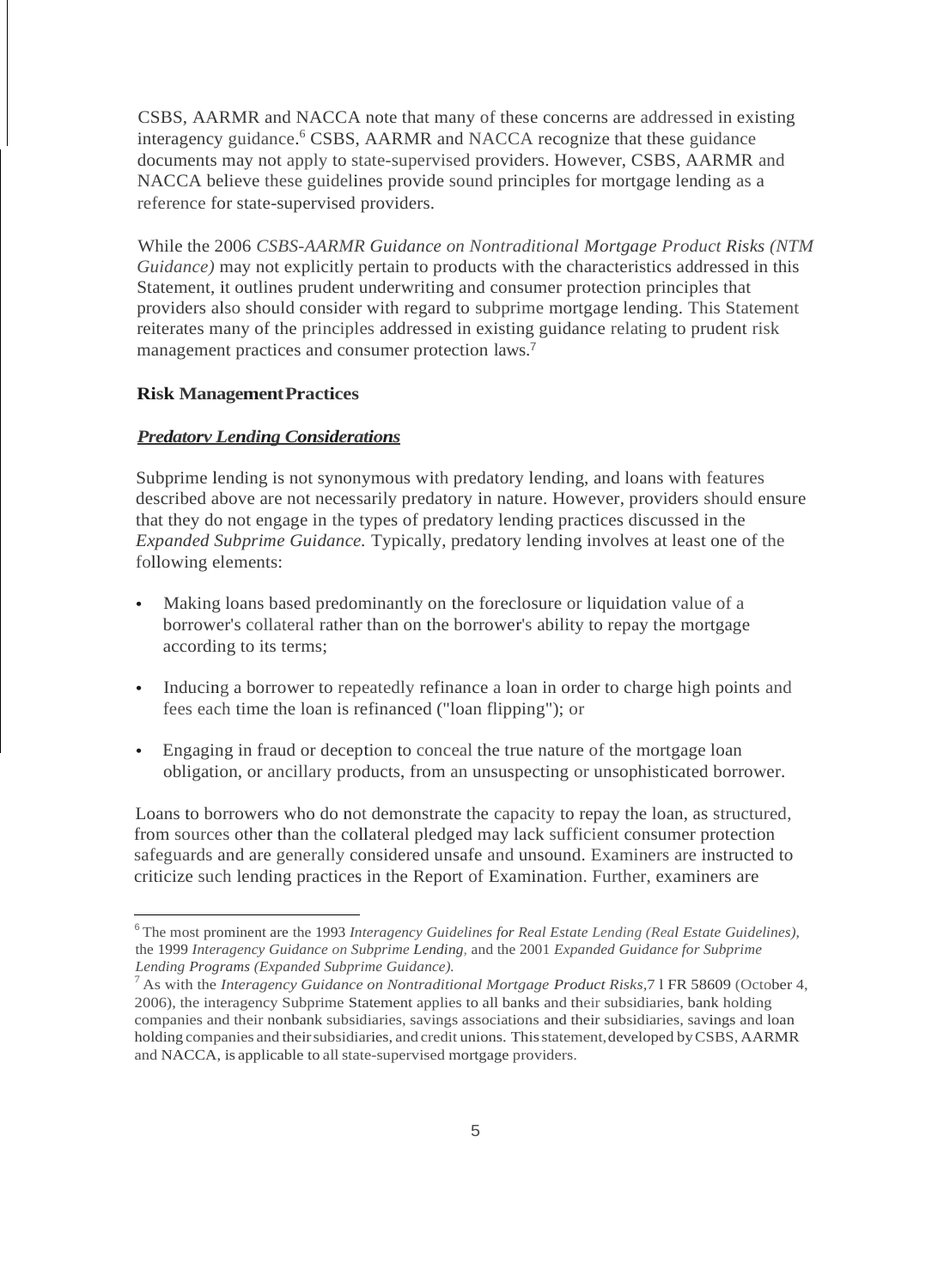instructed to refer any loans with the aforementioned characteristics to the Department's ### **INSERT APPROPRIATE AGENCY DIVISION ###** for additional review.

Providers offering mortgage loans such as these face an elevated risk that their conduct will violate Section 5 of the Federal Trade Commission Act (FTC Act) or other state laws, which prohibit unfair or deceptive acts orpractices.

## *Underwriting Standards*

The 1993 interagency *Real Estate Guidelines* provide underwriting standards for all real estate loans and state that prudently underwritten real estate loans should reflect all relevant credit factors, including the capacity of the borrower to adequately service the debt. Providers should refer to the 2006 *NTM Guidance,* which details similar criteria for qualifying borrowers for products that may result in payment shock.

Prudent qualifying standards recognize the potential effect of payment shock in evaluating a borrower's ability to service debt. A provider's analysis of a borrower's repayment capacity should include an evaluation of the borrower's ability to repay the debt by its final maturity at the fully indexed rate,<sup>8</sup> assuming a fully amortizing repayment schedule.<sup>9</sup>

One widely accepted approach in the mortgage industry is to quantify a borrower's repayment capacity by a debt-to-income (DTI) ratio. A provider's DTI analysis should include, among other things, an assessment of a borrower's total monthly housing-related payments *(e.g.,* principal, interest, taxes, and insurance, or what is commonly known as PITI) as a percentage of gross monthly income.<sup>10</sup>

This assessment is particularly important if the provider relies upon reduced documentation or allows other forms of risk layering. Risk-layering features in a subprime mortgage loan may significantly increase the risks to both the provider and the borrower. Therefore, a provider should have clear policies governing the use of risk-layering features, such as reduced documentation loans or simultaneous second lien mortgages. When risklayering features are combined with a mortgage loan, a provider should demonstrate the existence of effective mitigating factors that support the underwriting decision and the borrower's repayment capacity.

<sup>&</sup>lt;sup>8</sup> The fully indexed rate equals the index rate prevailing at origination plus the margin to be added to it after the expiration of an introductory interest rate. For example, assume that a loan with an initial fixed rate of 7% will reset to the six-month London Interbank Offered Rate (LIBOR) plus a margin of 6%. If the sixmonth LIBOR rate equals 5.5%, providers should qualify the borrower at 11.5% (5.5% + 6%), regardless of any interest rate caps that limit how quickly the fully indexed rate may be reached.

<sup>&</sup>lt;sup>9</sup>The fully amortizing payment schedule should be based on the term of the loan. For example, the amortizing payment for a "2/28" loan would be calculated based on a 30-year amortization schedule. For balloon mortgages thatcontain a borroweroption for an extended amortization period, the fully amortizing payment schedule can be based on the full term the borrower may choose.

 $10<sup>10</sup>$  A prudent practice used by the industry is to include a borrower's total monthly debt obligations as a percentage of gross monthly income in the DTI analysis.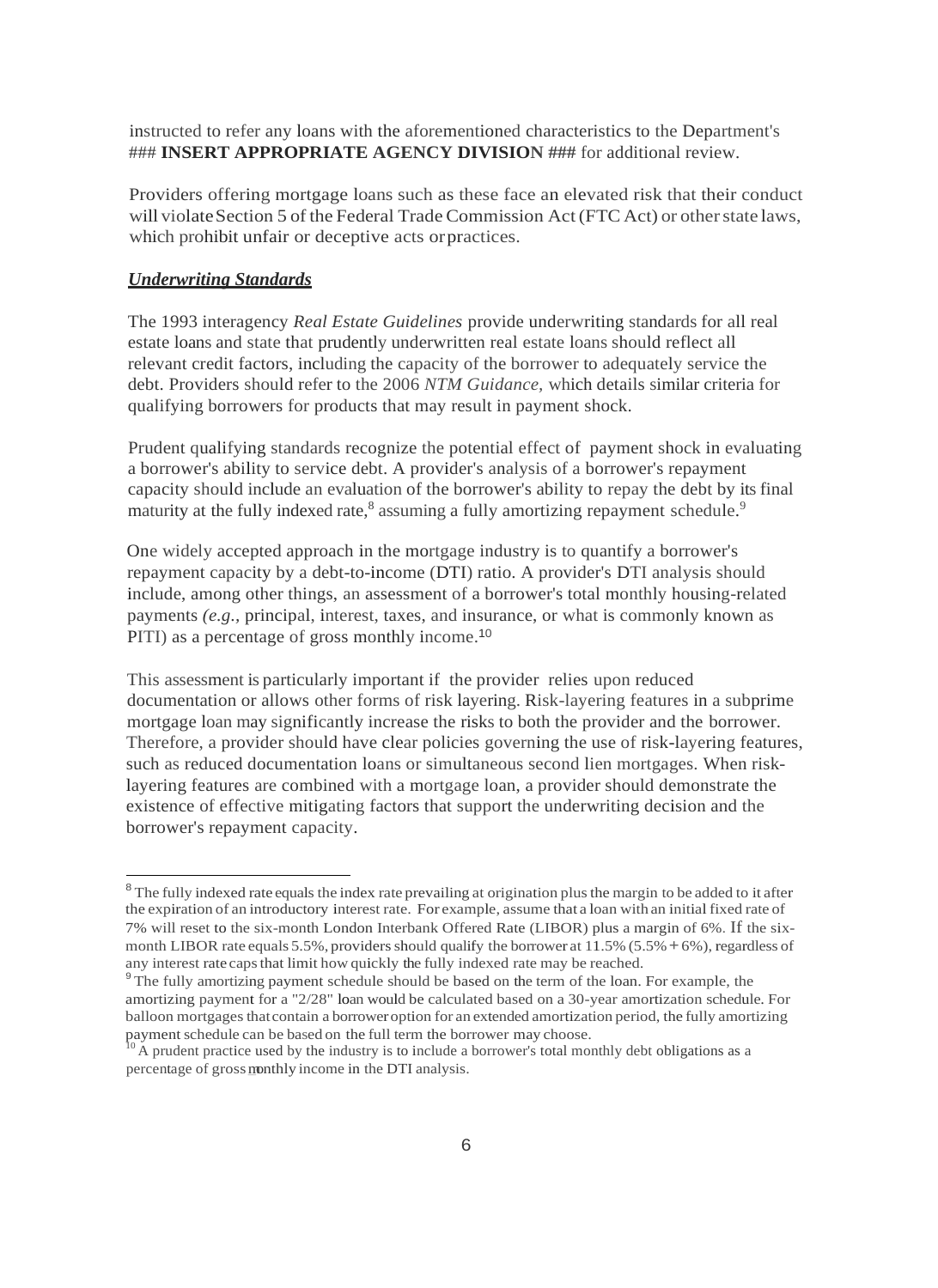Recognizing that loans to subprime borrowers present elevated credit risk, providers should verify and document the borrower's income (both source and amount), assets and liabilities. Stated income and reduced documentation loans to subprime borrowers should be accepted only if there are mitigating factors that clearly minimize the need for direct verification of repayment capacity. Reliance on such factors also should be documented. Typically, mitigating factors arise when a borrower with favorable payment performance seeks to refinance an existing mortgage with a new loan of a similar size and with similar terms, and the borrower's financial condition has not deteriorated. Other mitigating factors might include situations where a borrower has substantial liquid reserves or assets that demonstrate repayment capacity and can be verified and documented by the provider. However, a higher interest rate is not considered an acceptable mitigating factor.

## **Workout Arrangements**

The June 26, 2007 CSBS-AARMR *Consumer Alert: Mortgage Payment Increase,* urged borrowers to:

- Seek information on the characteristics of their
- Budget accordingly for the scheduled "recast" or "reset" of their loan's interest rate;
- Contact their provider for assistance, if needed; and
- Inquire about possible solutions if payments are past due.

The June 26, 2007 CSBS-AARMR *Industry Letter: Mortgage Payment Increase*  encouraged providers to reach out to consumers to provide information on their loans and to work with consumers to avoid foreclosure.<sup>11</sup> Prudent workout arrangements that are consistent with safe and sound lending practices are generally in the long-term best interest of both the provider and the borrower.

Providers should follow prudent underwriting practices in determining whether to consider a loan modification or a workout arrangement. <sup>2</sup> Such arrangements can vary widely based on the borrower's financial capacity. For example, a provider might consider modifying loan terms, including converting loans with variable rates into fixed-rate products to provide financially stressed borrowers with predictable payment requirements.

### **INSERT NAME OF APPROPRJATE STATE AGENCY###** will not criticize providers that pursue reasonable workout arrangements with borrowers. Further, existing

 $11$ <sup>11</sup> The CSBS-AARMR Consumer Alert and Industry Letter can be found at the CSBS web site: http://www.csbs.org/Content/NavigationMenu/Regulator:yAffairs/MortgagePolicy/RecastStatements/Recast

Statements.htm.<br><sup>12</sup> For those providers that portfolio loans, they may need to account for workout arrangements as troubled debtrestructuringsand should follow generally accepted accounting principles in accounting forthese transactions.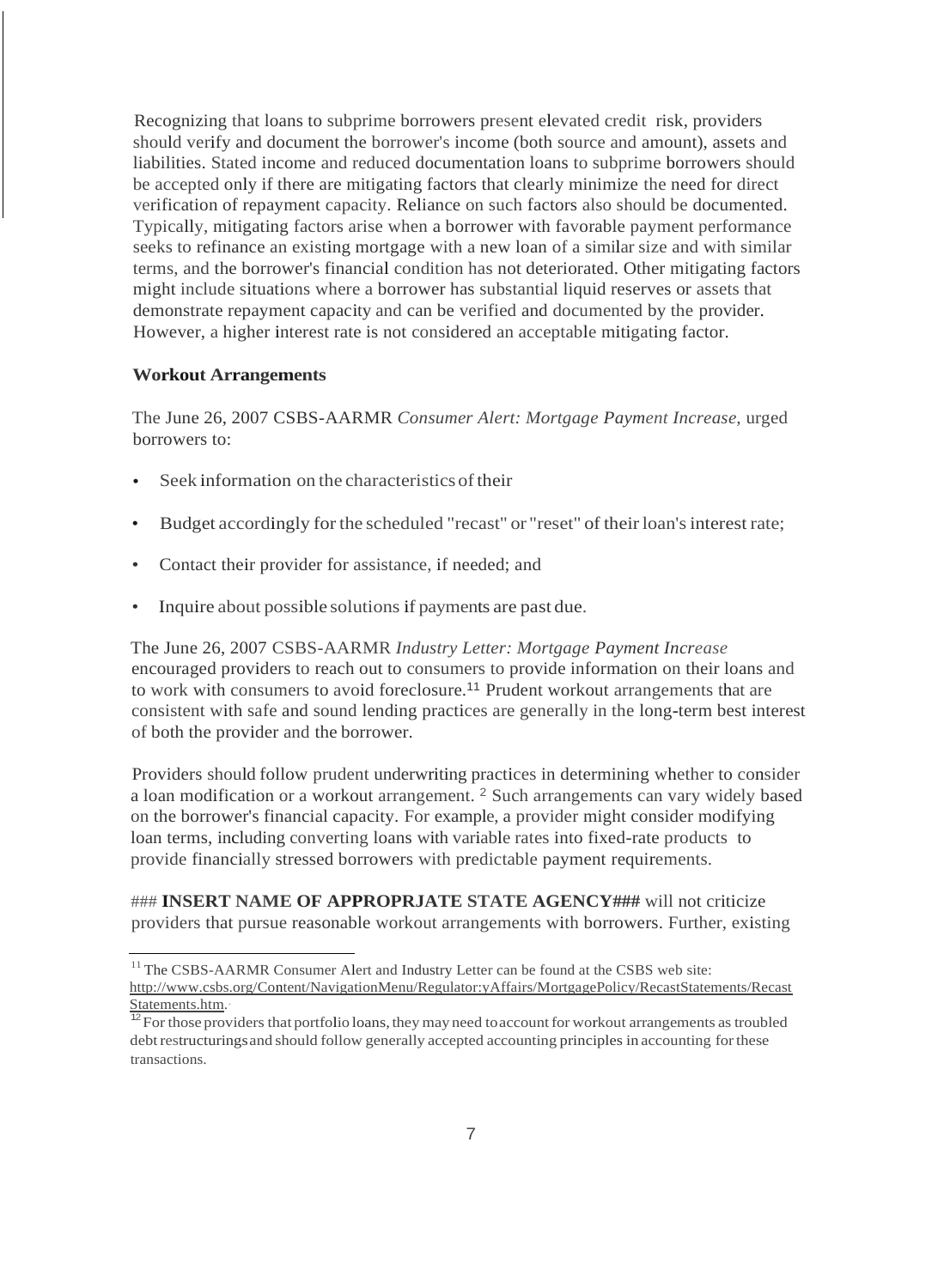supervisory guidance and applicable accounting standards do not require providers to immediately foreclose on the collateral underlying a loan when the borrower exhibits repayment difficulties. For those providers that portfolio loans, they should identify and report credit risk, maintain an adequate allowance for loan losses, and recognize credit losses in a timely manner.

#### **Consumer Protection Principles**

Fundamental consumer protection principles relevant to the underwriting and marketing of mortgage loans include:

- Approving loans based on the borrower's ability to repay the loan according to its terms; and
- Providing information that enables consumers to understand material terms, costs, and risks of loan products at a time that will help the consumer select a product.

Communications with consumers, including advertisements, oral statements, and promotional materials, should provide clear and balanced information about the relative benefits and risks of the products. This information should be provided in a timely manner to assist consumers in the product selection process, not just upon submission of an application or at consummation of the loan. Providers should not use such communications to steer consumers to these products to the exclusion of other products offered by the provider for which the consumer may qualify.

Information provided to consumers should clearly explain the risk of payment shock and the ramifications of prepayment penalties, balloon payments, and the lack of escrow for taxes and insurance, as necessary. The applicability of prepayment penalties should not exceed the initial reset period. In general, borrowers should be provided a reasonable period of time (typically at least 60 days prior to the reset date) to refinance without penalty.

Similarly, if borrowers do not understand that their monthly mortgage payments do not include taxes and insurance, and they have not budgeted for these essential homeownership expenses, they may be faced with the need for significant additional funds on short notice.<sup>13</sup> Therefore, mortgage product descriptions and advertisements should provide clear, detailed information about the costs, terms, features, and risks of the loan to the borrower. Consumers should be informed of:

• *Payment Shock.* Potential payment increases, including how the new payment will be calculated when the introductory fixed rate expires.<sup>14</sup>

<sup>&</sup>lt;sup>13</sup> Providers generally can address these concerns most directly by requiring borrowers to escrow funds for real estate taxes and insurance.

<sup>&</sup>lt;sup>14</sup>To illustrate: a borrower earning \$42,000 per year obtains a \$200,000 "2/28" mortgage Joan . The loan's two-year introductory fixed interest rate of 7% requires a principal and interest payment of\$ I,33 I.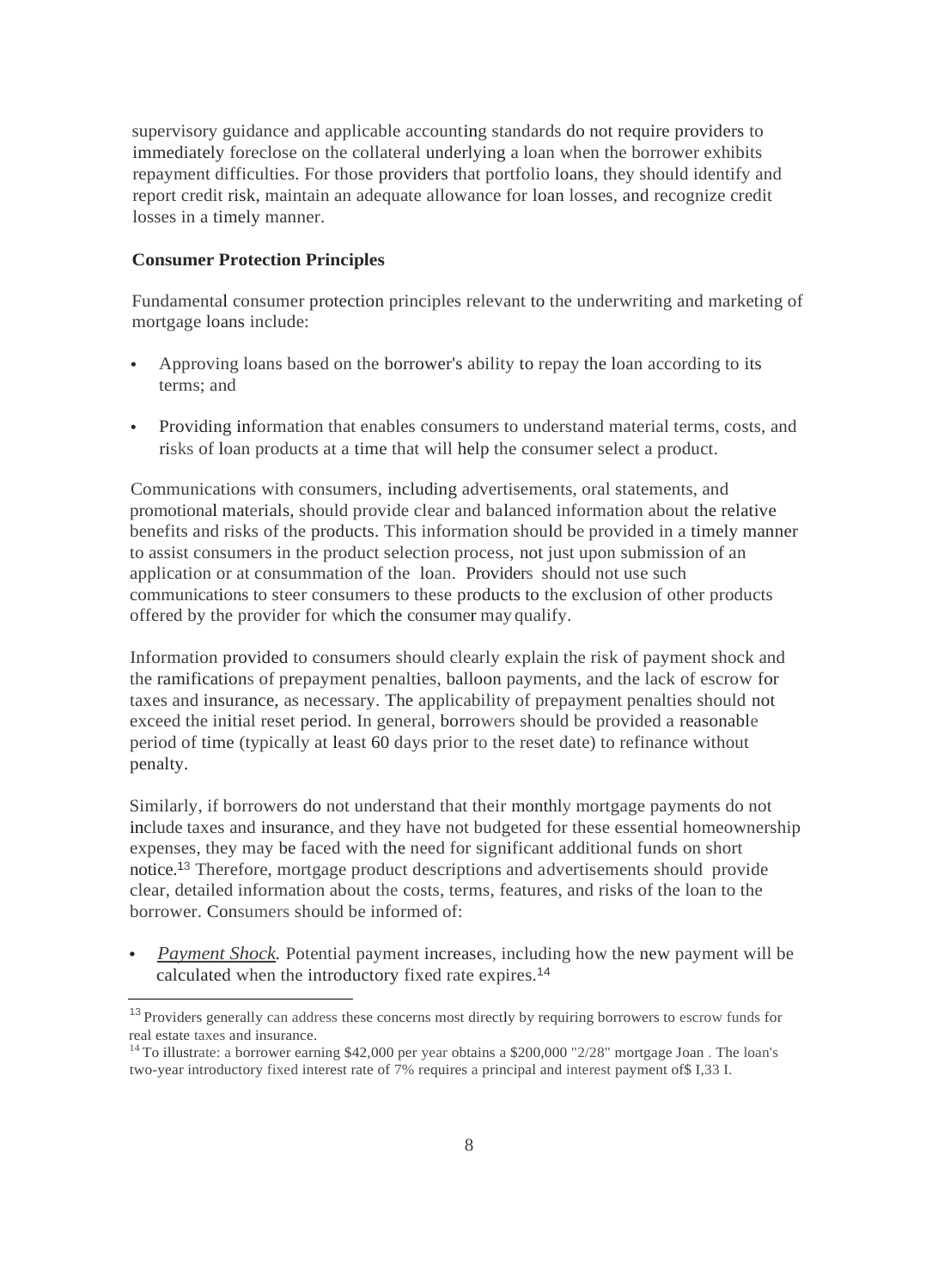- *Prepayment Penalties.* The existence of any prepayment penalty, how it will be calculated, and when it may be imposed.
- *Balloon Payments.* The existence of any balloon payment.
- *Cost of Reduced Documentation Loans.* Whether there is a pricing premium attached to a reduced documentation or stated income loan program.
- *Responsibility for Taxes and Insurance.* The requirement to make payments for real estate taxes and insurance in addition to their loan payments, if not escrowed, and the fact that taxes and insurance costs can be substantial.

## **Control Systems**

Providers should develop strong control systems to monitor whether actual practices are consistent with their policies and procedures. Systems should address compliance and consumer information concerns, as well as safety and soundness, and encompass both institution personnel and applicable third parties, such as mortgage brokers or correspondents.

Important controls include establishing appropriate criteria for hiring and training loan personnel, entering into and maintaining relationships with third parties, and conducting initial and ongoing due diligence on third parties. Providers also should design compensation programs that avoid providing incentives for originations inconsistent with sound underwriting and consumer protection principles, and that do not result in the steering of consumers to these products to the exclusion of other products for which the consumer may qualify.

Providers should have procedures and systems in place to monitor compliance with applicable laws and regulations, third-party agreements and internal policies. A provider's controls also should include appropriate corrective actions in the event of failure to comply with applicable laws, regulations, third -p arty agreements or internal policies. In addition, providers should initiate procedures to review consumer complaints to identify potential compliance problems or other negative trends.

# **Supervisory Review**

### **INSERT NAME OF APPROPRJATE STATE AGENCY ###** will carefully review risk management and consumer compliance processes, policies, and procedures. ###

Escrowing \$200 per month for taxes and insurance results in a total monthly payment of \$1,531 (\$1,331 + \$200), representing a 44% DTI ratio. A fully indexed interest rate of 11.5% (based on a six-month LIBOR index rate of 5.5% plusa 6% margin) would cause the borrower's principal and interest payment to increase to \$1,956. The adjusted total monthly payment of \$2,156 (\$1,956+\$200 for taxes and insurance) represents a 41% increase in the payment amount and results in a 62% DTI ratio.